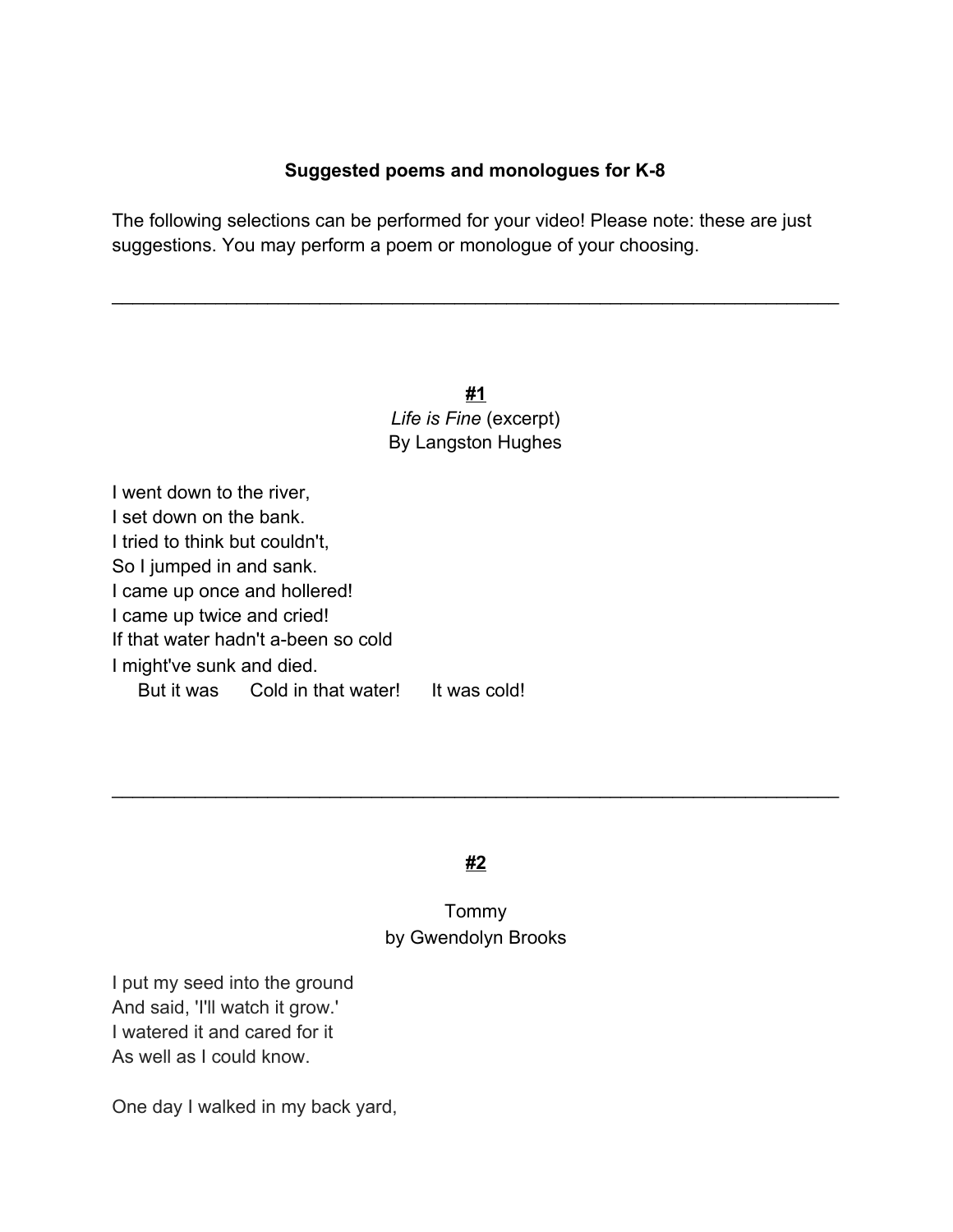And oh. what did I see! My seed had popped itself right out Without consulting me.

# **#3** *Dreams* By Langston Hughes

\_\_\_\_\_\_\_\_\_\_\_\_\_\_\_\_\_\_\_\_\_\_\_\_\_\_\_\_\_\_\_\_\_\_\_\_\_\_\_\_\_\_\_\_\_\_\_\_\_\_\_\_\_\_\_\_\_\_\_\_\_\_\_\_\_\_\_\_\_\_

Hold fast to dreams For if dreams die Life is a broken-winged bird That cannot fly.

Hold fast to dreams For when dreams go Life is a barren field Frozen with snow.

#### **#4**

\_\_\_\_\_\_\_\_\_\_\_\_\_\_\_\_\_\_\_\_\_\_\_\_\_\_\_\_\_\_\_\_\_\_\_\_\_\_\_\_\_\_\_\_\_\_\_\_\_\_\_\_\_\_\_\_\_\_\_\_\_\_\_\_\_\_\_\_\_\_

### SEVEN from *This Is Modern Art by* Kevin Coval

Nah...I'm inspired, yo! On my way to school, almost everyday, I walk by the Art Institute. And I look at that Modern Wing. Every day I see that bridge that hangs over Monroe Avenue like a staircase to heaven for the rich. Every day I see it. Every day I see tourists go in and northside schools groups and hip young art students in their five hundred-thousand-dollar eye glasses and I'm like: "Who is this art for?" and even more "Who is this art by?" ...You feel me?